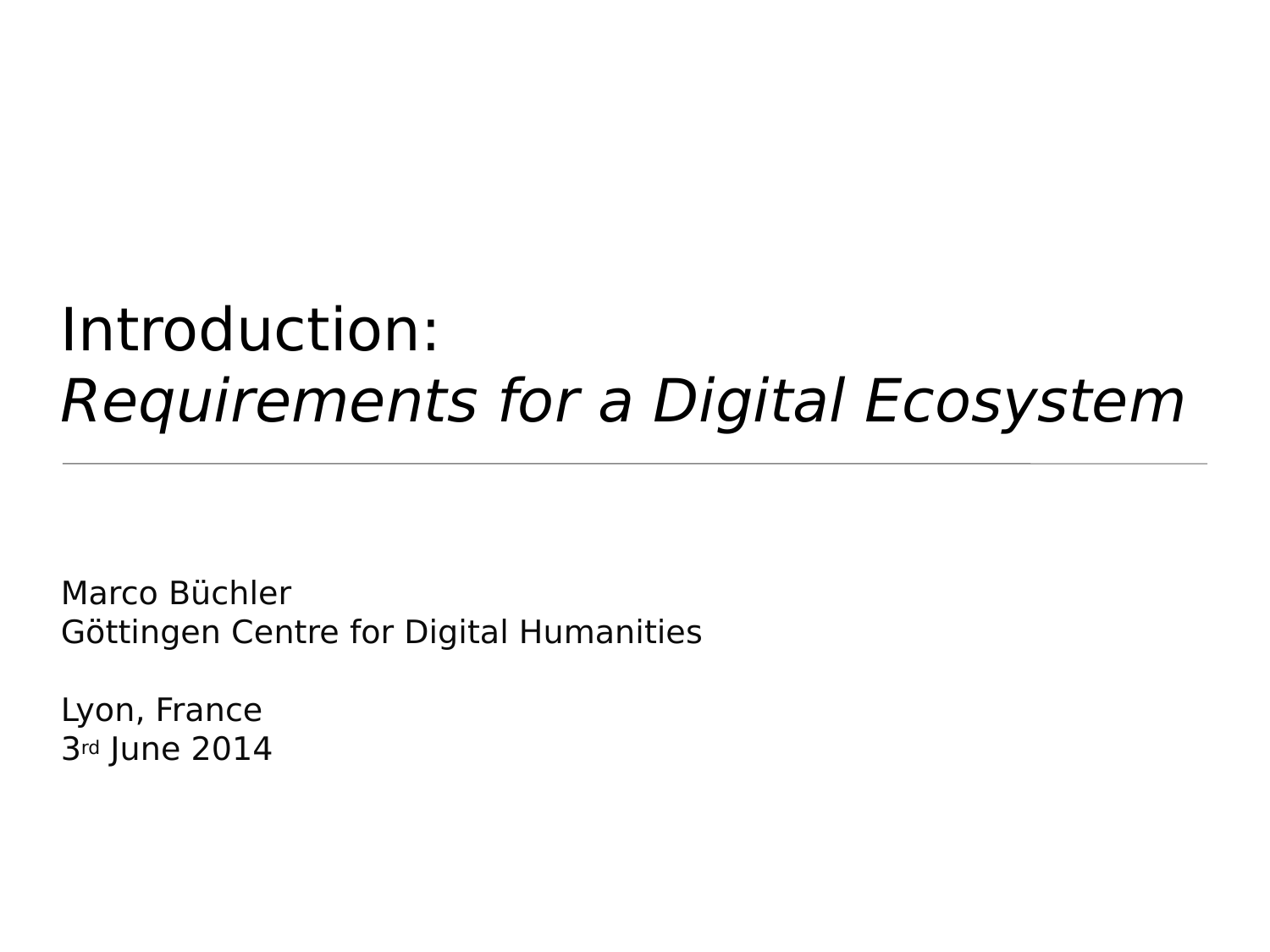## ACID for the eHumanities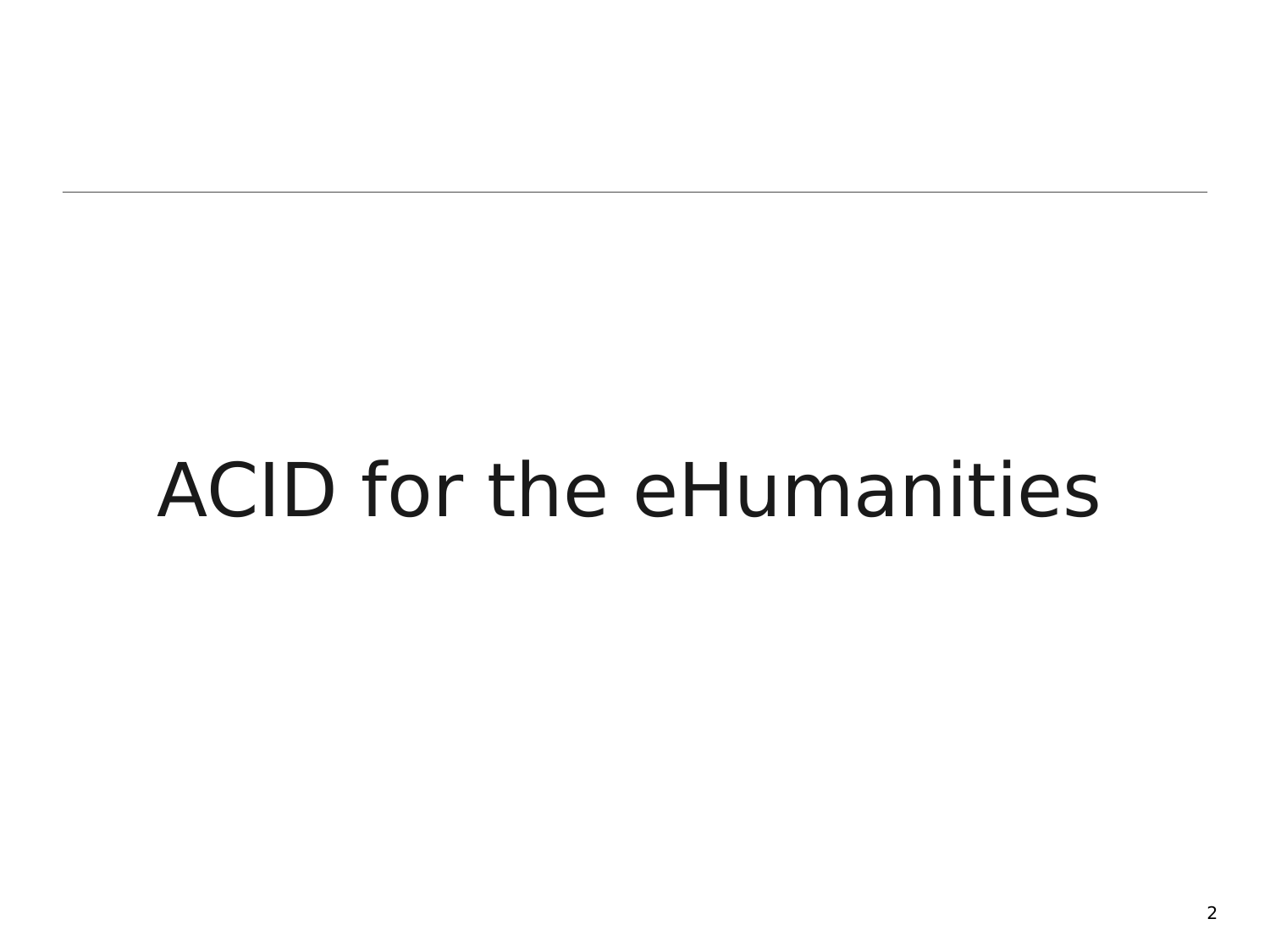## ACID for the eHumanities

**Acceptance** by scholars and computer scientists/developers for what we do?

**Complexity** of needs in the Humanities

**Interoperability** between data and tools

**Diversity** of natural language texts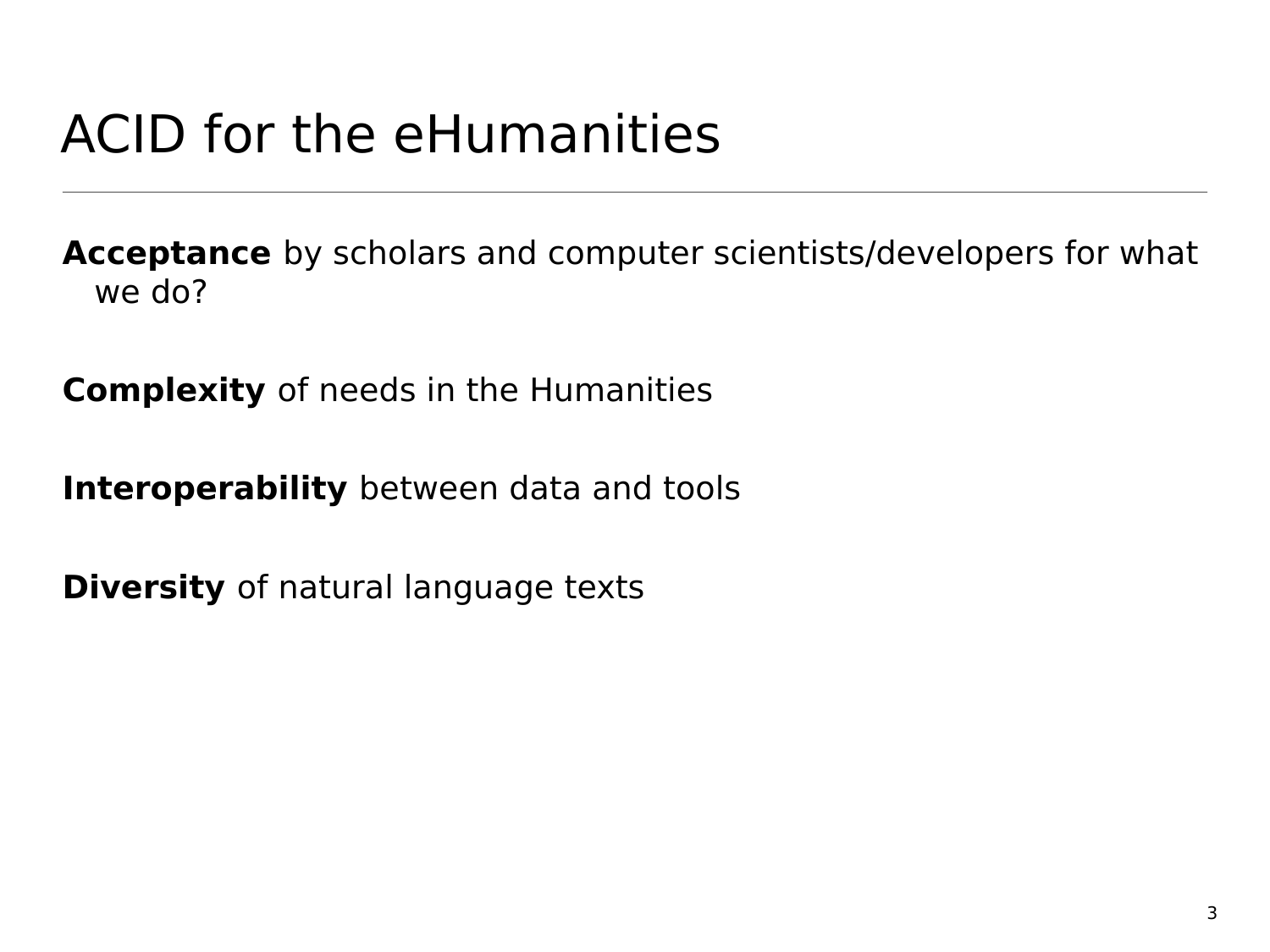## Diversity by **Re-use Types**



- **Stability (yellow)**: syntactic vs. semantic
- **Purpose (green)**
- **Size of Text Re-use (blue)**
- **Literary classification (light blue)**
- **Degree of distribution (lila)**
- **Written and oral transmission**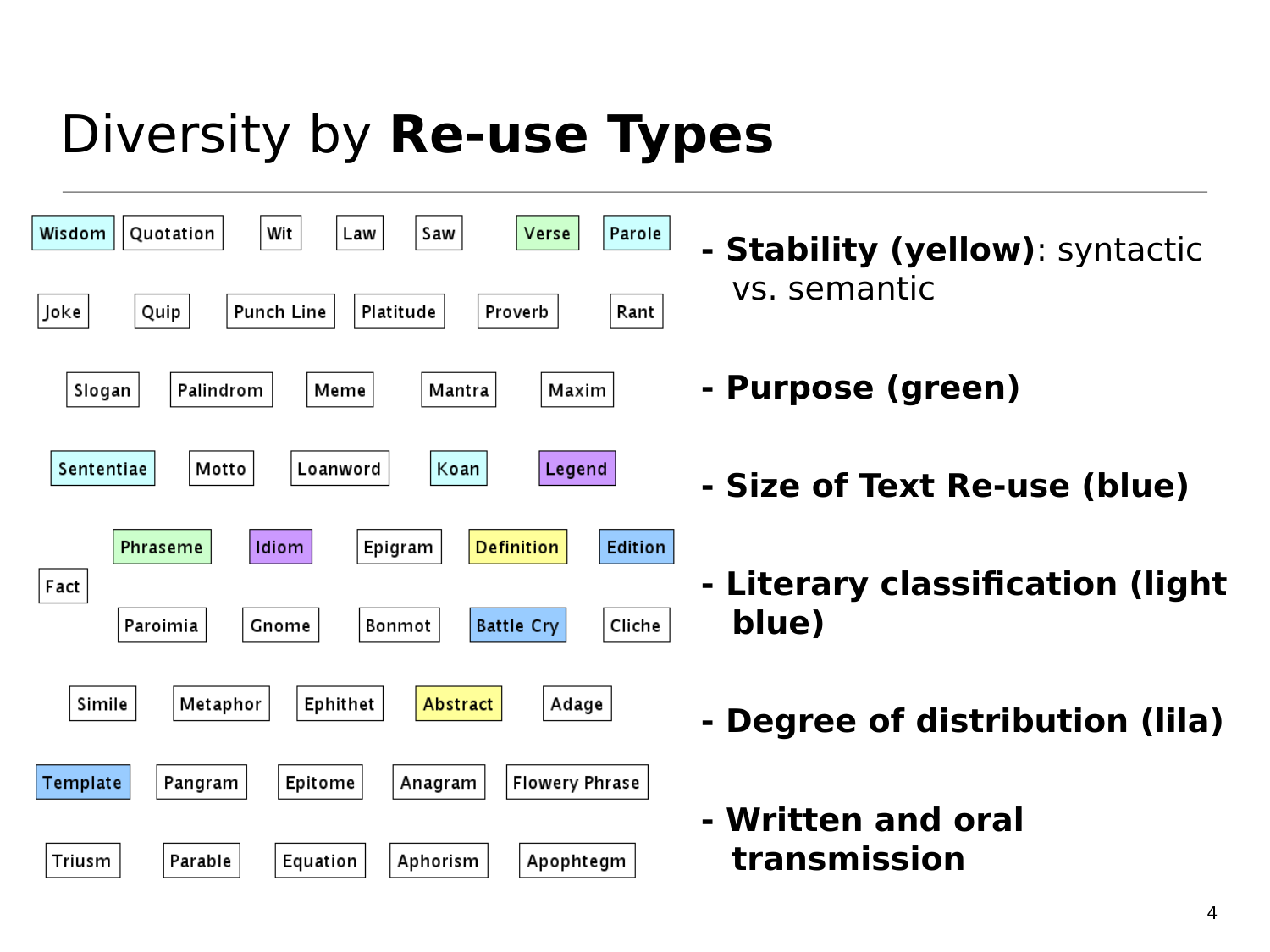## **Diversity** by different re-use types

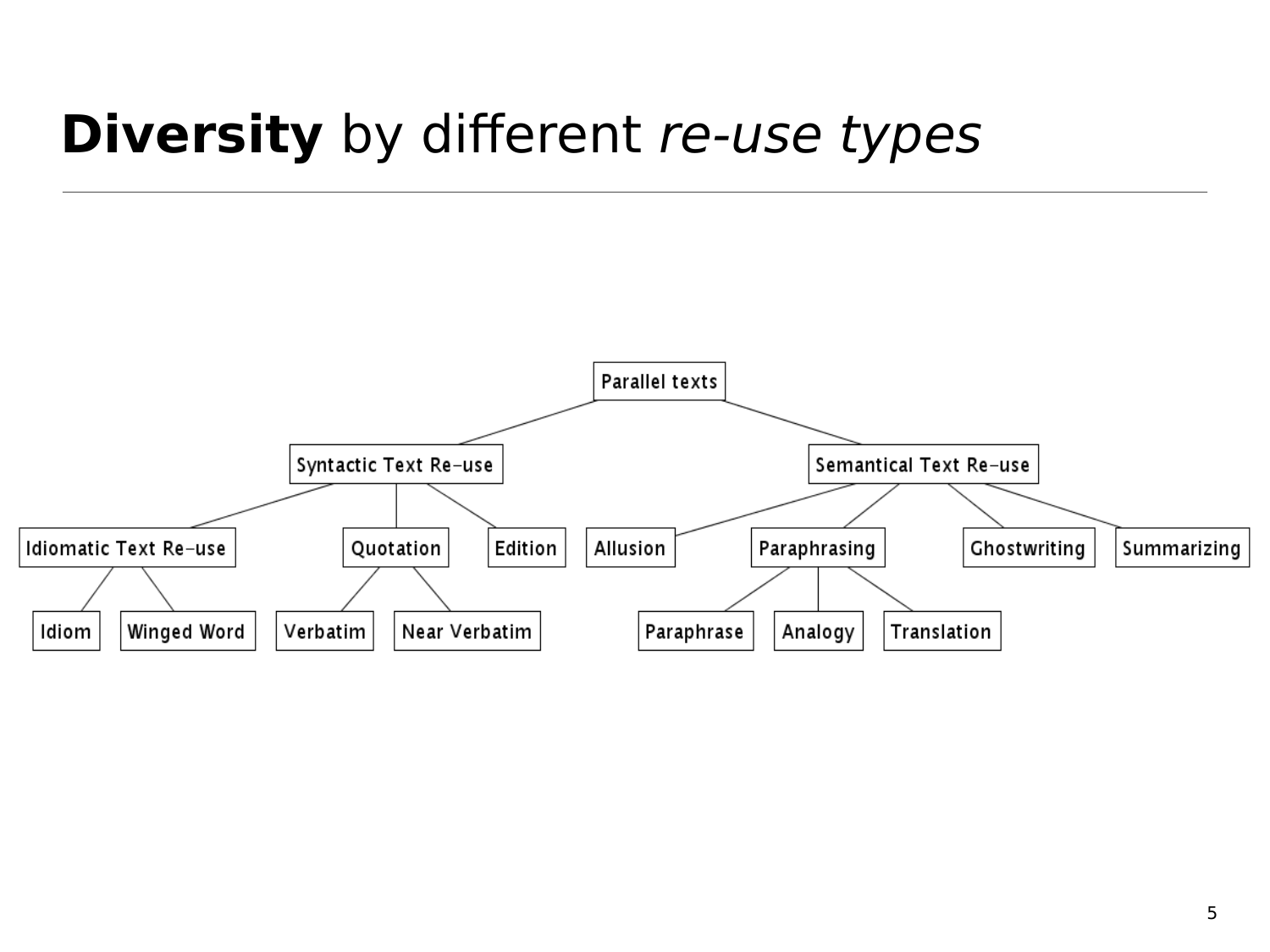## **Complexity** of needs in the Humanities

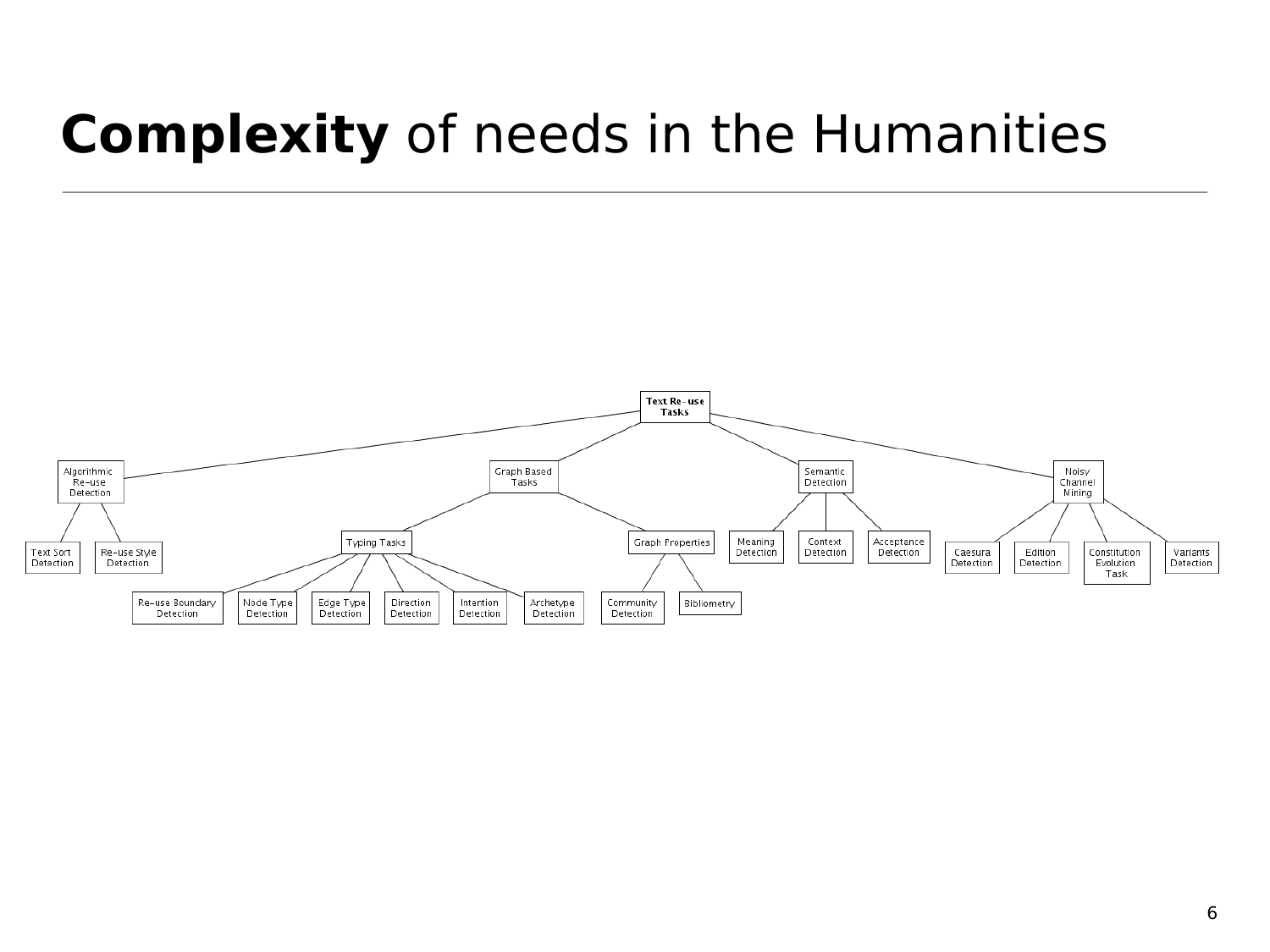## **Acceptance** of Language Models Interdisciplinary collaborations: The problem!

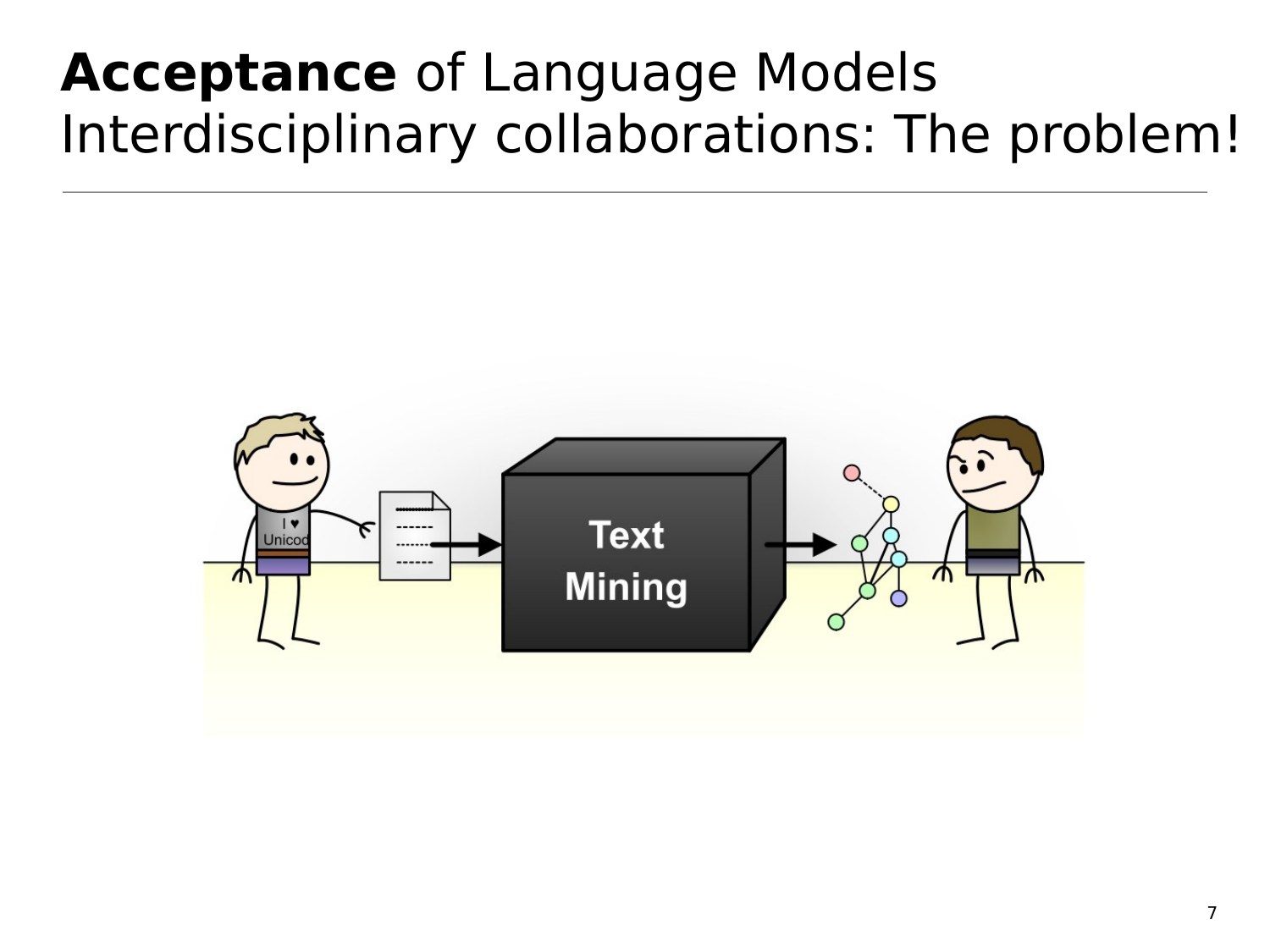### **Acceptance** of Language Models Change of view for understanding a Humanist's point



How to be accepted by humanists if text mining is a black box, that can't be looked in?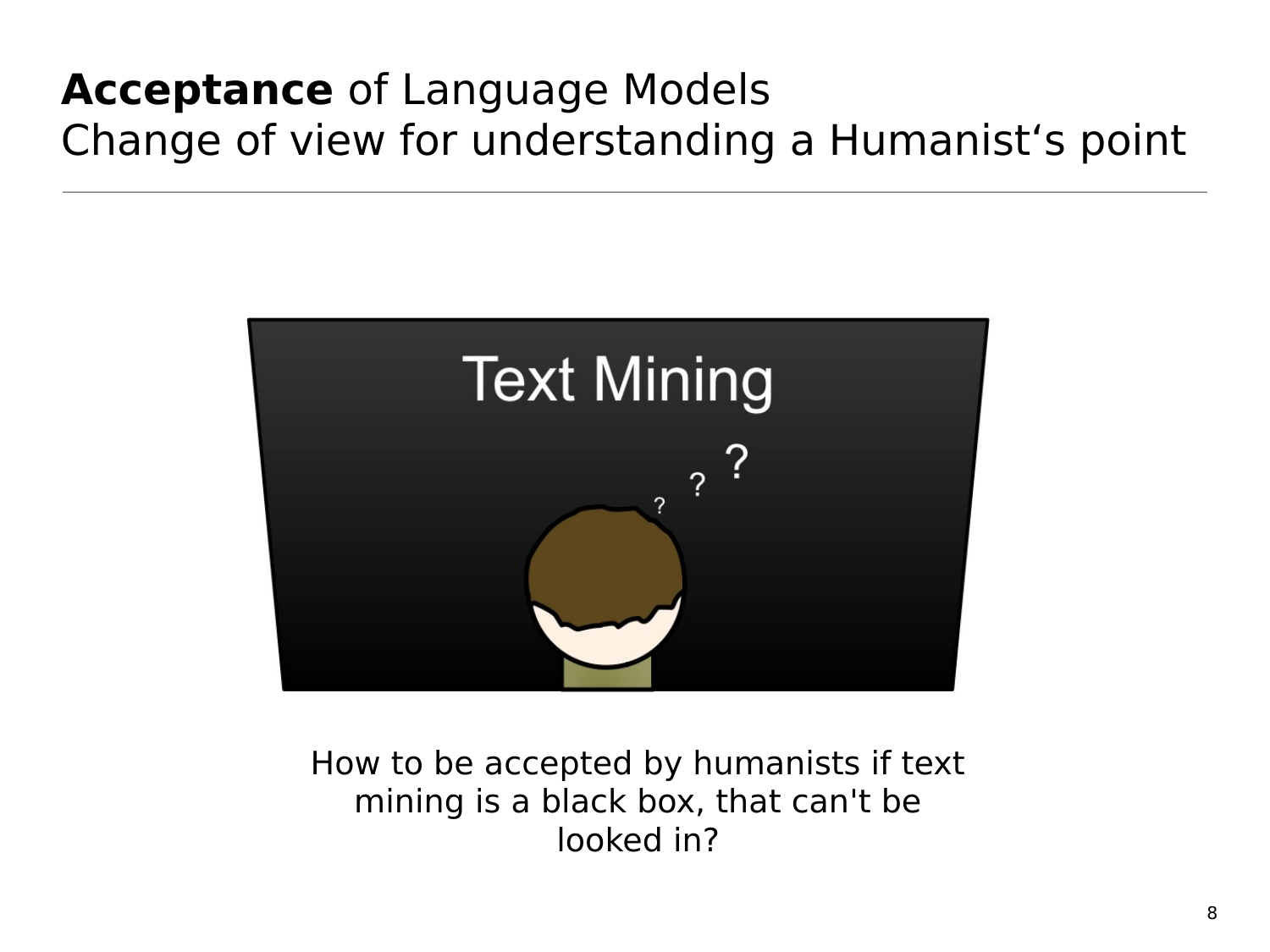### **Acceptance** of Language Models Change of view for understanding a Humanist's point



**Transparency:** How to provide user-friendly insights into complex mining techniques and machine learning?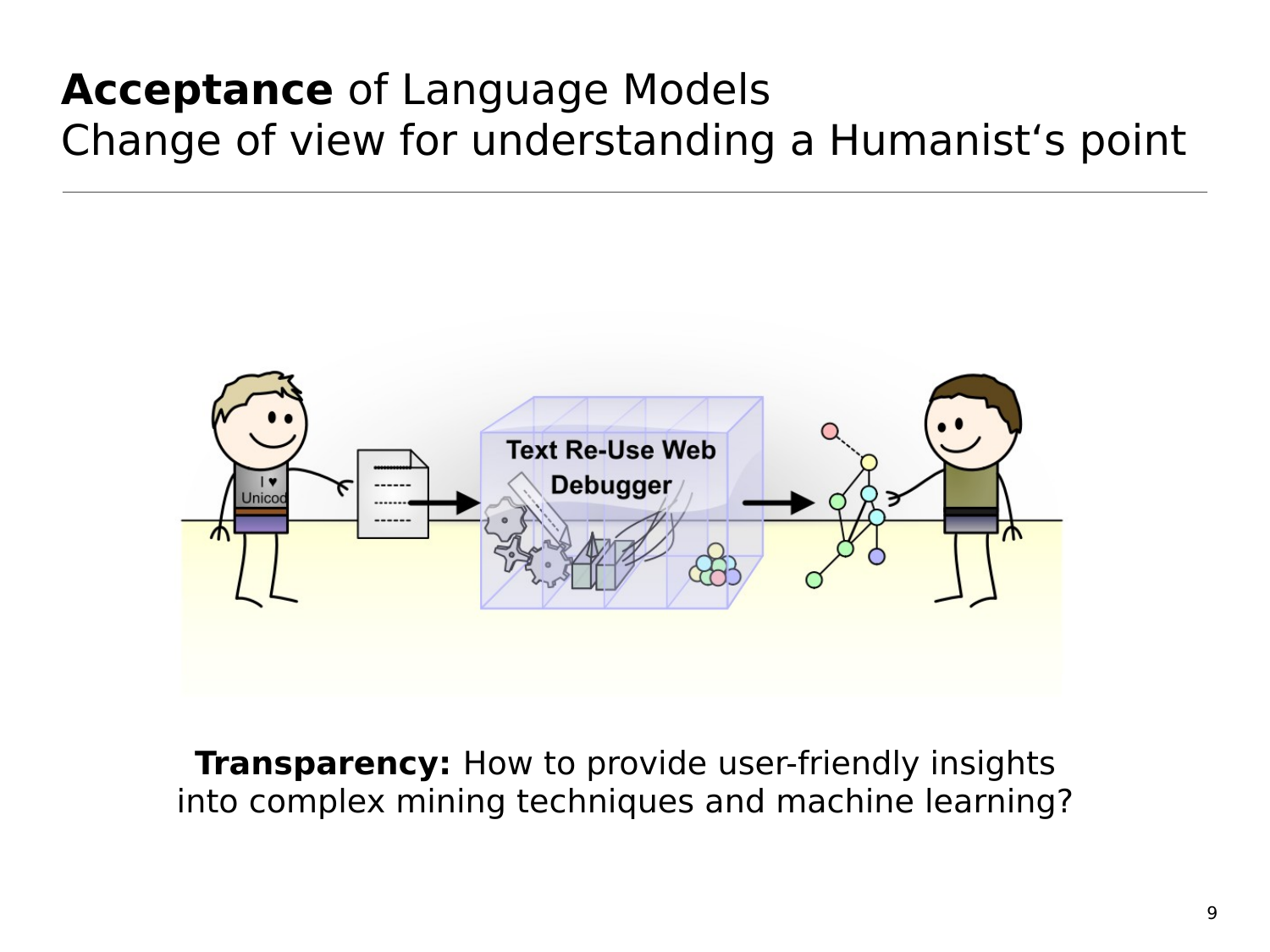#### **Acceptance** of Language Models Text Re-use Web Debugger: Starting point

| Step 0: Searching                                                                                                                                                                                        |              |
|----------------------------------------------------------------------------------------------------------------------------------------------------------------------------------------------------------|--------------|
| $\hat{\mathbf{v}}$<br>bible<br>Please select a Corpus:*                                                                                                                                                  |              |
| Please select the number of displayed sentences: 20 $\degree$                                                                                                                                            |              |
| God<br>Input the Word you are searching for:*                                                                                                                                                            |              |
| Fields with * are necessary                                                                                                                                                                              |              |
| Trace                                                                                                                                                                                                    |              |
| In the beginning God created the heavens and the earth.                                                                                                                                                  | Trace        |
| And the earth was waste and void; and darkness was upon the face of the deep: and the Spirit of God moved upon the face of the waters.                                                                   | Trace        |
| And God said, Let there be light: and there was light.                                                                                                                                                   | Trace        |
| And God saw the light, that it was good: and God divided the light from the darkness.                                                                                                                    | Trace        |
| And God called the light Day, and the darkness he called Night. And there was evening and there was morning, one day.                                                                                    | Trace        |
| And God said, Let there be a firmament in the midst of the waters, and let it divide the waters from the waters.                                                                                         | Trace        |
| And God made the firmament, and divided the waters which were under the firmament from the waters which were above the firmament: and it was so.                                                         | Trace        |
| And God called the firmament Heaven. And there was evening and there was morning, a second day.                                                                                                          | Trace        |
| And God said, Let the waters under the heavens be gathered together unto one place, and let the dry land appear: and it was so.                                                                          | <b>Trace</b> |
| And God called the dry land Earth; and the gathering together of the waters called he Seas: and God saw that it was good.                                                                                | <b>Trace</b> |
| And God said, Let the earth put forth grass, herbs yielding seed, and fruit-trees bearing fruit after their kind, wherein is the seed thereof, upon the earth: and it was so.                            | Trace        |
| And the earth brought forth grass, herbs yielding seed after their kind, and trees bearing fruit, wherein is the seed thereof, after their kind: and God saw that it was good.                           | Trace        |
| And God said, Let there be lights in the firmament of heaven to divide the day from the night; and let them be for signs, and for seasons, and for days and years:                                       | Trace        |
| And God made the two great lights; the greater light to rule the day, and the lesser light to rule the night: he made the stars also.                                                                    | Trace        |
| And God set them in the firmament of heaven to give light upon the earth,                                                                                                                                | Trace        |
| and to rule over the day and over the night, and to divide the light from the darkness: and God saw that it was good.                                                                                    | <b>Trace</b> |
| And God said, Let the waters swarm with swarms of living creatures, and let birds fly above the earth in the open firmament of heaven.                                                                   | Trace        |
| And God created the great sea-monsters, and every living creature that moveth, wherewith the waters swarmed, after their kind, and every winged bird after its kind: and God saw that it was good. Trace |              |
| And God blessed them, saying, Be fruitful, and multiply, and fill the waters in the seas, and let birds multiply on the earth.                                                                           | Trace        |
| And God said, Let the earth bring forth living creatures after their kind, cattle, and creeping things, and beasts of the earth after their kind: and it was so.                                         | Trace        |
| prev 0 1 2 3 4 5 6  1146 next                                                                                                                                                                            |              |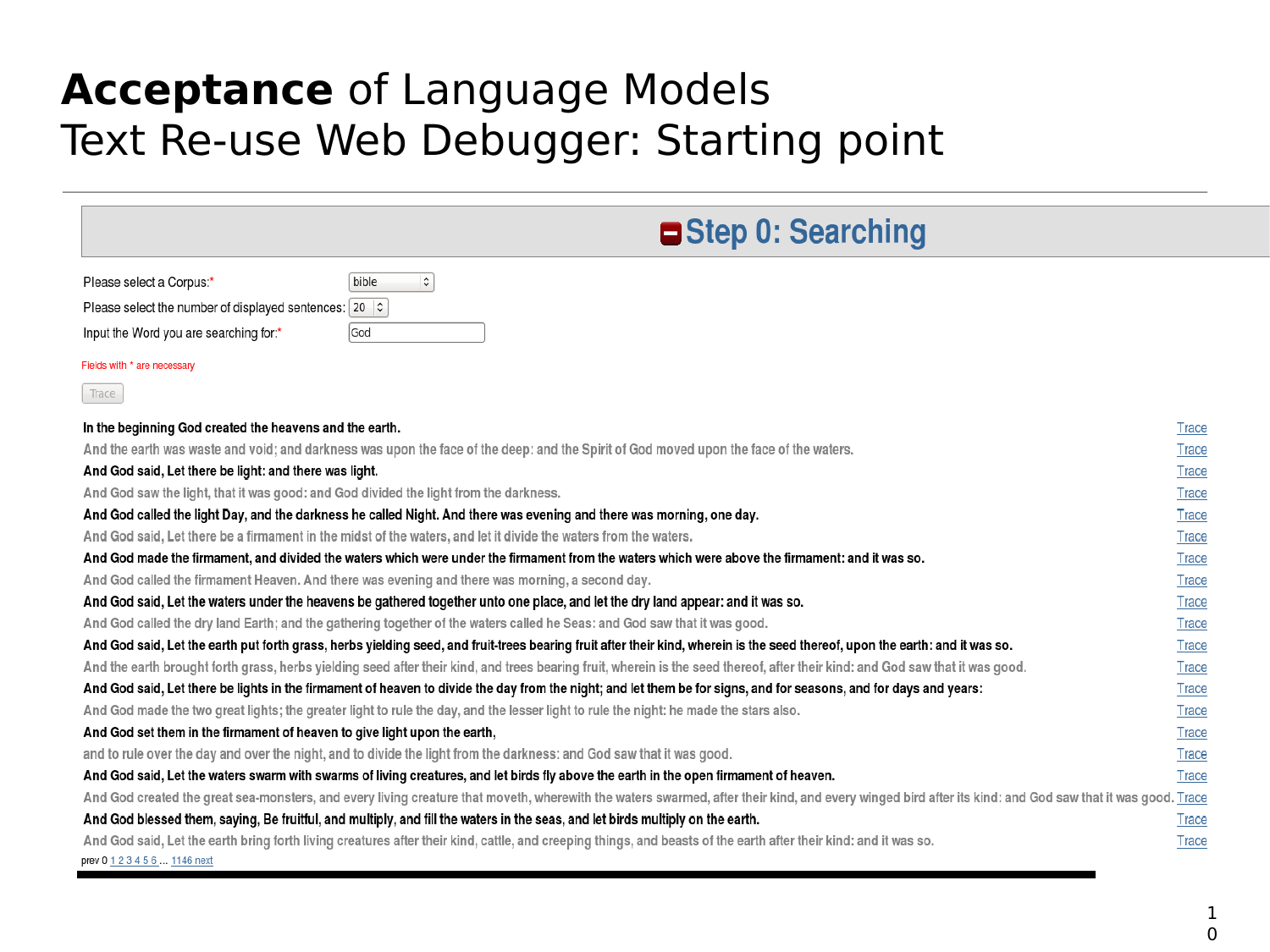#### **Acceptance** of Language Models Text Re-use Web Debugger: Preprocessing

|                                                                         |                                                                                                        | □ Step 0: Searching |                |  |  |  |  |  |
|-------------------------------------------------------------------------|--------------------------------------------------------------------------------------------------------|---------------------|----------------|--|--|--|--|--|
| Step 1: Preprocessing                                                   |                                                                                                        |                     |                |  |  |  |  |  |
| Please select a preprocessing strategy:<br><b>Unprocessed Sentence:</b> | In the beginning God created the heavens and the earth.                                                |                     | change         |  |  |  |  |  |
| <b>Preprocessed Sentence:</b>                                           | in the begin god create the heaven and the earth.<br>in the begin god create the heaven and the earth. |                     | correct        |  |  |  |  |  |
| Your correction for the processed sentence:<br>Your comment:            |                                                                                                        |                     | submit changes |  |  |  |  |  |

#### Other users preference

No users have suggested a change in the preprocessing level

next Level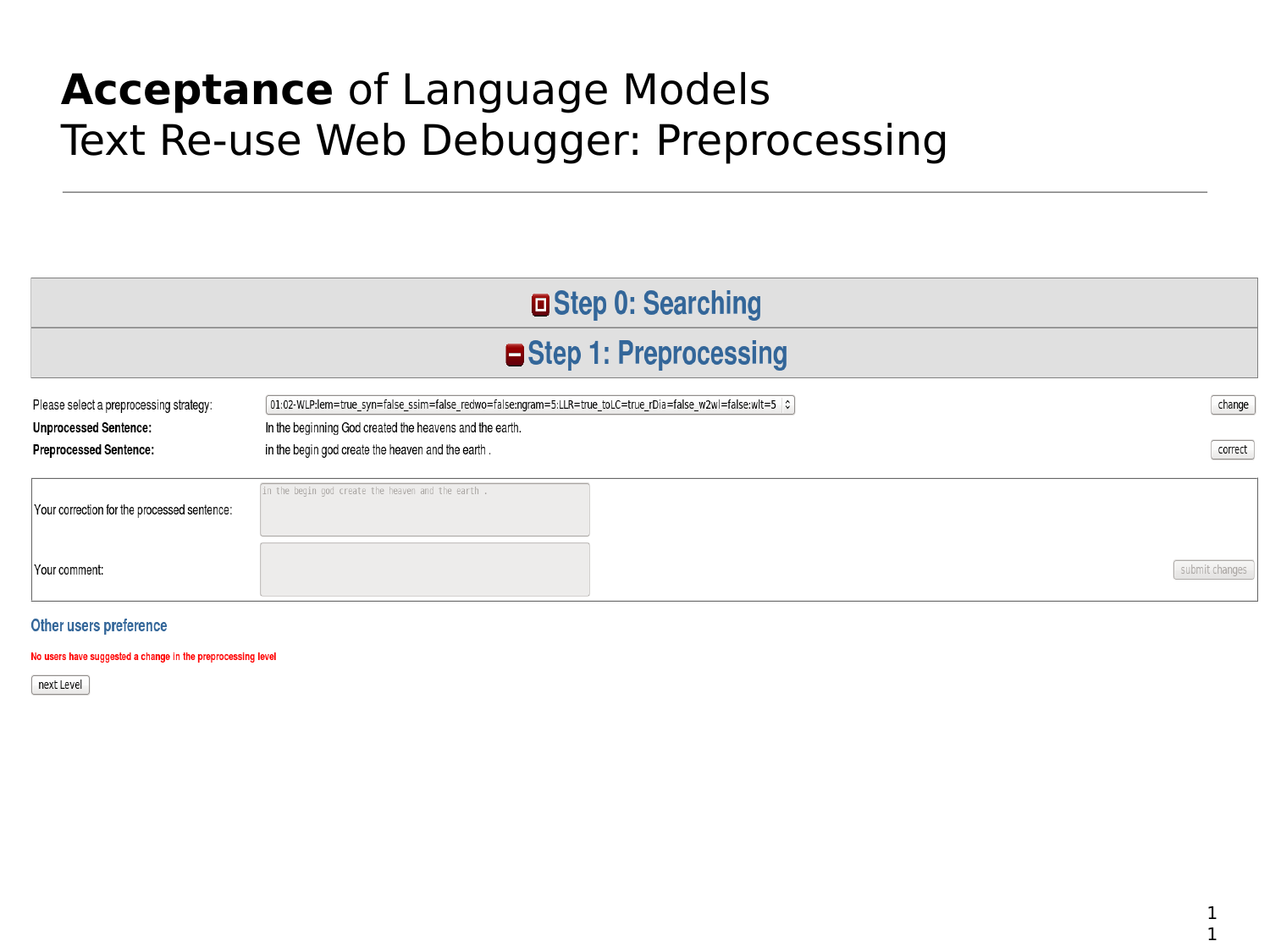#### **Acceptance** of Language Models Text Re-use Web Debugger: Featuring

| □ Step 0: Searching     |
|-------------------------|
| □ Step 1: Preprocessing |
| Step 2: Featuring       |
|                         |

Please select a training strategy: Bi Gram Shingling Training  $\left|\mathcal{C}\right|$  change

Preprocessed sentence: in the begin god create the heaven and the earth.

| Position | Feature   | <b>Position</b> | Feature    | Position | Feature    | Position | Feature    | Position | Feature   |
|----------|-----------|-----------------|------------|----------|------------|----------|------------|----------|-----------|
|          | in the    |                 | begin god  |          | create the |          | heaven and |          | the earth |
|          | the begin |                 | god create |          | the heaven |          | and the    |          | earth .   |

next Level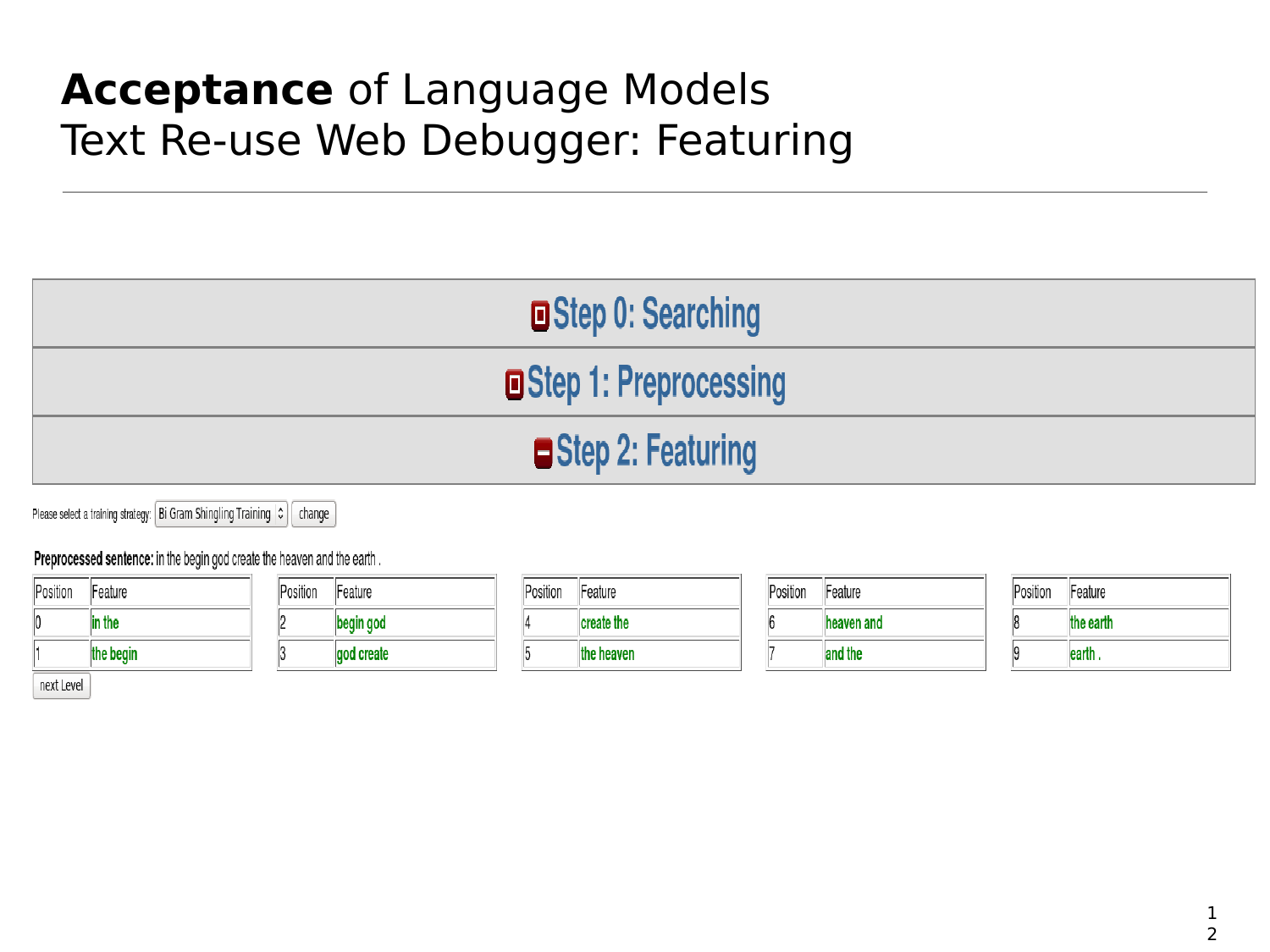#### **Acceptance** of Language Models Text Re-use Web Debugger: Selection

 $\int$  next Level

| Step 3: Selecting                                                                                     |                                          |                                                                                                                                                                                                                                                  |                        |                |                       |                   |                      |                          |
|-------------------------------------------------------------------------------------------------------|------------------------------------------|--------------------------------------------------------------------------------------------------------------------------------------------------------------------------------------------------------------------------------------------------|------------------------|----------------|-----------------------|-------------------|----------------------|--------------------------|
|                                                                                                       |                                          | Please select a selecting strategy: [Local Max Feature Frequency Selector: FeatDens=0.8 $\circ$ ] [change                                                                                                                                        |                        |                |                       |                   |                      |                          |
| Agenda                                                                                                |                                          |                                                                                                                                                                                                                                                  |                        |                |                       |                   |                      |                          |
| $word$ = This word belongs to the fingerprint<br>$word$ = This word doesn't belong to the fingerprint |                                          | word = This word originally doesn't belong to the fingerprint but was selected by the user to belong to the fingerprint<br>word = This word originally belonged to the fingerprint but was selected by the user to not belong to the fingerprint |                        |                |                       |                   |                      |                          |
|                                                                                                       |                                          | initial configuration: in the the begin begin god god create create the the heaven heaven and and the the earth earth.<br>current configuration: in the the begin begin god god create create the the heaven heaven and and the the earth earth. |                        |                |                       |                   |                      |                          |
| selected features                                                                                     | $\left\langle \rightarrow \right\rangle$ | not selected features                                                                                                                                                                                                                            | Other users preference |                |                       | <b>Statistics</b> |                      |                          |
| in the<br>the begin<br>god create                                                                     |                                          | begin god<br>create the                                                                                                                                                                                                                          | Feature                | users selected | users not<br>selected | Feature           | Selected<br>Features | Total number of features |
| the heaven<br>heaven and                                                                              |                                          |                                                                                                                                                                                                                                                  | in the                 |                |                       | in the            | 27114                | 32227                    |
| and the<br>the earth                                                                                  |                                          |                                                                                                                                                                                                                                                  | the begin              |                |                       | the begin         | 470                  | 480                      |
| earth.                                                                                                |                                          |                                                                                                                                                                                                                                                  | begin god              |                |                       | begin god         | 10                   | 5                        |
|                                                                                                       |                                          |                                                                                                                                                                                                                                                  | god create             |                |                       | god create        | 27                   | 45                       |
|                                                                                                       |                                          |                                                                                                                                                                                                                                                  | create the             |                |                       | create the        | 17                   | 38                       |
|                                                                                                       |                                          |                                                                                                                                                                                                                                                  | the heaven             |                |                       | the heaven        | 1624                 | 1695                     |
|                                                                                                       |                                          |                                                                                                                                                                                                                                                  | heaven and             |                |                       | heaven and        | 389                  | 398                      |
|                                                                                                       |                                          |                                                                                                                                                                                                                                                  | and the                |                |                       | and the           | 31808                | 40850                    |
|                                                                                                       |                                          |                                                                                                                                                                                                                                                  | the earth              |                |                       | the earth         | 4776                 | 5222                     |
|                                                                                                       |                                          |                                                                                                                                                                                                                                                  | earth.                 |                |                       | earth.            | 1030                 | 1040                     |

1 3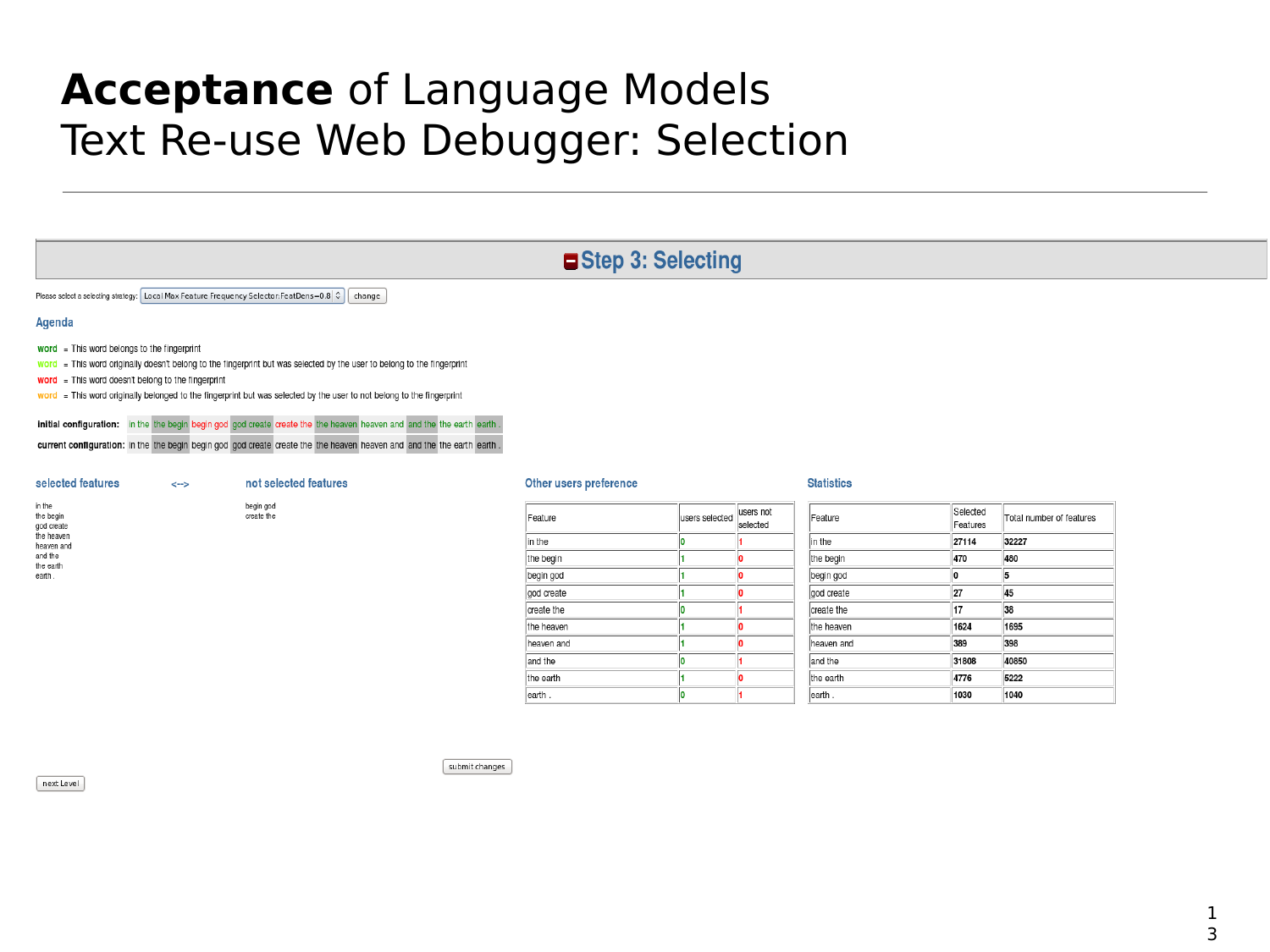## Acceptance for the Infrastructure

- **Local repository vs. Distributed system?**
	- Costs for integration / costs for updating of running projects
- **Access to text?**
	- Web page / download / CTS server
- **Interoperability** between data and tools
- Why do you see some projects as "fails"?
	- Missing requirements: formal reqs, missing "complexity & diversity?